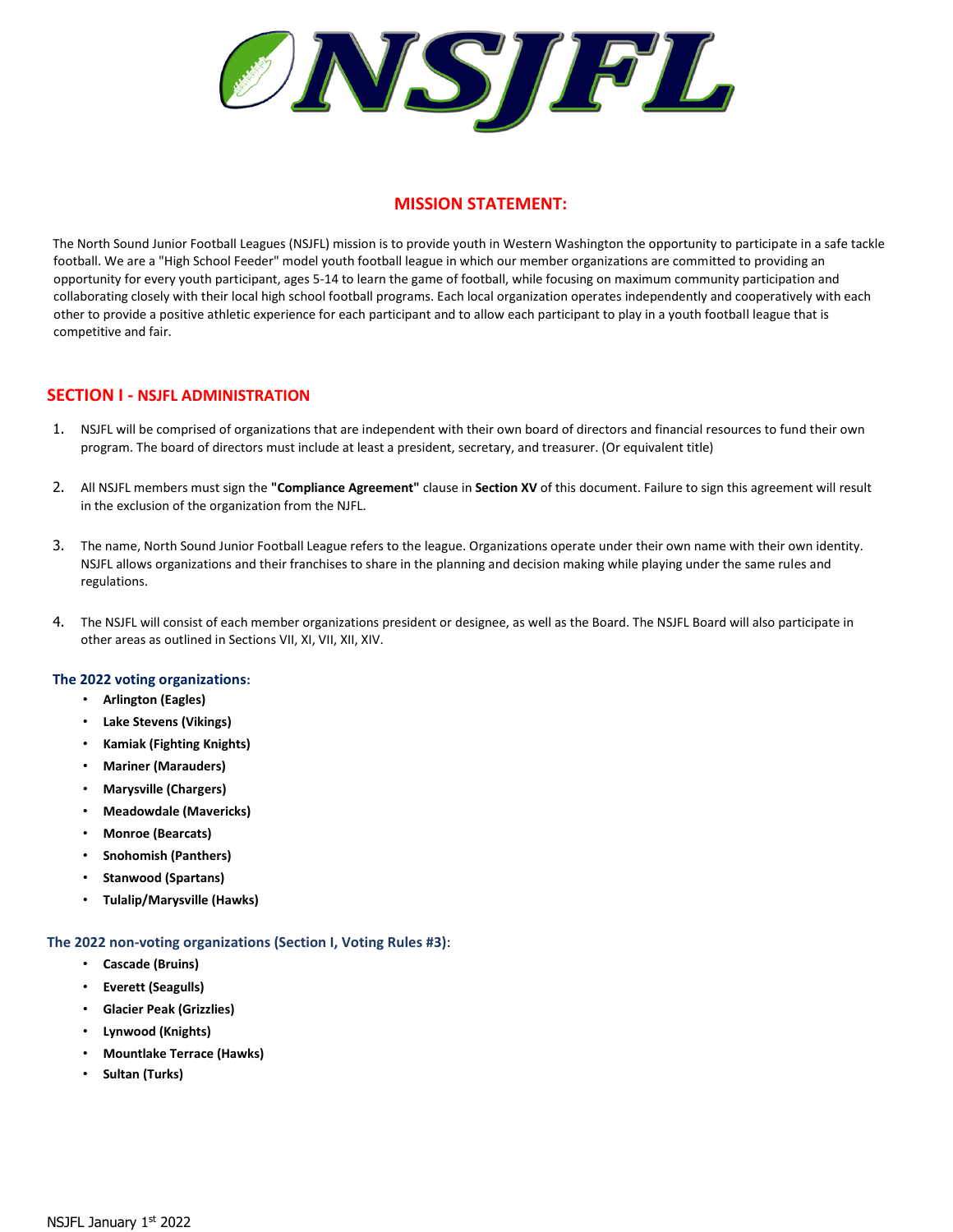

## **Voting Rules:**

- 1. The following league structural items will have a house voting model of one vote/team fielded in the league the previous season by the voting franchise and **require a super-majority to change**:
	- a. Division Ages (Pee-Wees, 89ers, Juniors, Bantam, Seniors)
	- b. Unlimited Weight Model
	- c. Franchise boundaries aligned with high school boundaries (Feeder Model)
	- d. Franchise development of rosters (NO league rules imposed)
	- e. Minimum Playtime Rules at the League Level (no league rules imposed)
	- f. Implementation of a re-calibration scheduling model with bowl games (it would take a super-majority "house" vote to remove model…how it is implemented will be based on simple majority vote - 1 vote/franchise).
- 2. All other items will be simple majority vote. Each organization which holds an independent 501(c)(3), shall have one vote. If no 501(c)(3), then no voting privilege. Simple majority shall prevail. In event of a tie, league president breaks the tie. If co- presidents, the co-presidents must agree to break tie.
- 3. Any current NSJFL organization that has missed two or more meetings in a row will forfeit their voting rights for the season. Any current NSJFL organization that has missed two or more meetings in a row after the halfway point will forfeit their voting rights for the following season. (Voted in Jan/2019 14Yes-0No)

## **North Sound Junior Football League Board**

- 1. **NSJFL President –** The president will preside over league meetings and mediate grievances brought to the league. The president will also work with NSJFL Board members and organizations members to ensure all league requirements will be followed and all organizations are clear as to what the requirements are. The president will have no vote in any league matter with one exception; If a vote results in a tie, then the president will cast the determining vote.
- 2. **Vice President of Scheduling (VP-S) –** The VP-S will work with participating NSJFL organizations to secure qualified fields for all NSJFL games, develops the schedule for the season, and implements recalibration and post-season schedules based on the NSJFL rules and bylaws. The VPS may also collaborate with each member organization field manager to ensure all field requirements are met. The VP-S will have no vote in any league matter.
- 3. **Vice President of Referees (VP-R) –** The VP-R will secure qualified referees for all NSJFL games. The VP-R will collaborate with the official's association representative to ensure all fees are paid, all schedules agreed to, and all requirements are met. The VP-R will collaborate with the President on league matters. The VP-R will clarify NSJFL rules to member organizations and their coaches when questions arise concerning a rule or regulation. The VP-R will have no vote in any league matter.
- 4. **Vice President of Field Supervision (VP-FS) –** The VP-FS will work with participating NSJFL organizations to ensure each member organization understands the roll of the field supervisor and ensures that each participating organization schedules field supervisors for each game they host during all regular season and post-season games. The VP-FS will have no vote in any league matter.
- 5. **Vice President of Compliance (VP-C) –** The VP-C is responsible for the compliance of all rules set forth by the NSJFL for all league member organizations and teams representing each member organization. In coaches' meetings the NSJFL will outline the NSJFL rules package as well as the Code of Conduct to ensure every coach fully understands what is expected in NSJFL. The VP-C will have no vote in any league matter.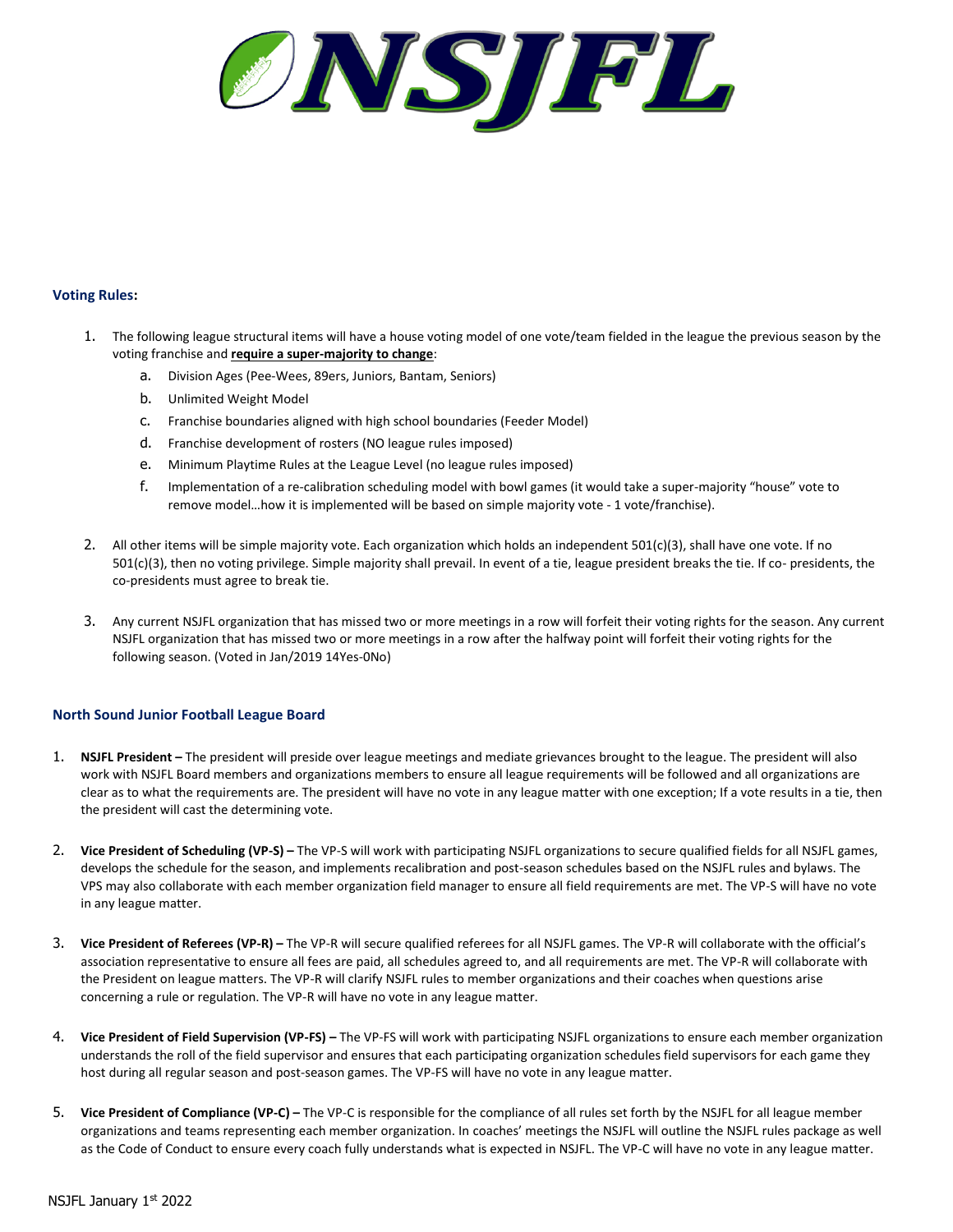ØNSTPL

- 6. **Vice President of Jamboree (VP-J) –** The VP-J is responsible for coordinating the NSJFL Jamboree for that season and to ensure there is an appropriate facility reserved to host the event. The VP-S will generate the Jamboree schedule in conjunction with the VP-J. The VP-J will have no vote in any league matter.
- 7. **Vice President of All-Star Event (VP-ASE) –** The VP-ASE is responsible for coordinating the NSJFL All-Star Event for that season and to ensure there is an appropriate facility reserved to host the event. The VP-ASE will have no vote in any league matter.
- 8. **Treasurer –** The treasurer is responsible for assisting in any financial matters regarding the league. The treasurer will have no vote in any league matter.
- 9. **Secretary –** The secretary is responsible for taking notes during league meetings and helping with any communications to the member organizations. The secretary will have no vote in any league matter.
- 10. **Webmaster –** The webmaster ensures the league website is up to date, including adding schedules and standings information on a timely manner. The webmaster will have no vote in any league matter.
- 11. **Organization Head-** All independent organizations Presidents (or equivalent title) will automatically be a voting member of the NSJFL board and represent their organization at all NSJFL meetings.
- 12. **NSJFL Board Meetings**  The NSJFL board will hold meetings the first Sunday of the month, no less than every other month. A special August meeting will take place with all organizations to create a game schedule for all levels of play.

**Note:** It is up to the organization to contact a league official when a question arises, or a situation develops. Member organizations hold responsibility to support the league when other organizations need help with an answer. Do not always assume that every member organization interprets rules, codes or protocol the same as you do. Talking is the best way to keep informed.

# **SECTION II - FRANCHISE COSTS**

- 1. There will be no yearly fee to be a member of the NSJFL Football League.
- 2. Each NSJFL Football organization will pay their share for officials based on the number of teams they field for the current year. The per team charge will be the total overall cost divided by the total number of teams in NSJFL. That figure will be multiplied by the total number of teams that an organization fields in NSJFL for the total organization cost. The VP-R will calculate each organizations officials cost and communicate and collect payment from each member organization. The VP-R will then deliver these checks to the Snohomish County Officials Association (SCFOA). Timely payment to the SCFOA is critical for our league to be able to maintain the working relationship with the officials we need to offer great football to the youth of Snohomish County. If an organization is late in making payments, they are subject to being put on probation for a period of one year.
- 3. Each NSJFL organization will pay their share for services or merchandise considered a combined league wide cost agreed to by the NSJFL board. These costs could include Advertising, Trophies, Apparel, Banquets, or any costs where all organizations participate and benefit. It will be based on the number of teams they field for the current year. The per team charge will be the total overall cost divided by the total number of teams in NSJFL. That figure will then be multiplied by the total number of teams that an organization fields in NSJFL for the total organization cost. The organization will then pay the NSJFL treasure that will in turn pay the costs with one check.
- 4. Hosting a NSJFL Jamboree will rotate between organizations. This event is a league wide event, so therefore, all "hard" costs associated with the event (facility costs, utility costs, etc.) will be shared by all teams participating in the NSJFL for that season. Each organization will have the option to have concessions (or a revenue generating "booth") at the Jamboree, but in exchange, must also assist the hosting organization with volunteers to assist in running the event. If an organization does not want to provide volunteers, they lose their right to have a booth at the event but must still participate in the shared costs of the event.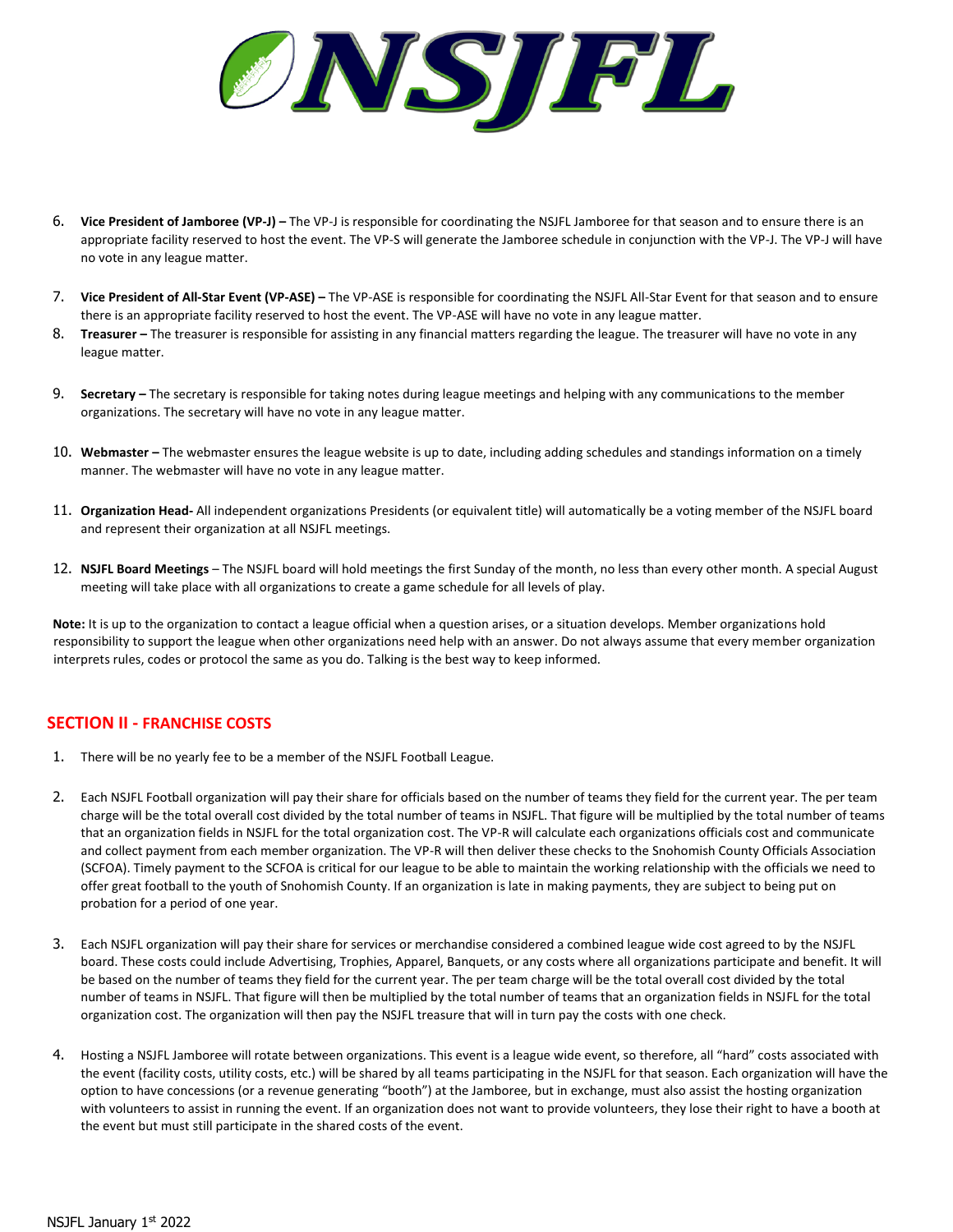

- 5. Hosting a NSJFL playoff event, bowl event, or championship event will rotate between organizations. If an organization is unable to take their turn for the current year, any other organization may volunteer to host these events if they choose. If an organization hosts a championship or post season competition at their home field, that organization will pay those fields costs unless otherwise agreed to by the other members of the NSJFL. They will keep all revenue generated at those games by their own concessions, their own merchandise, or other means. The host team will allow any visiting organization to set up a booster area to foster team spirit.
- 6. All home field costs are the responsibilities of each organization, which secure those fields.

## **SECTION III - ORGANIZATION ELIGIBILITY**

- 1. NSJFL will be comprised of independent organizations playing together as a league. Any organization that wishes to play in NSJFL will be welcome to join as a member organization if agreed upon by a vote of current NSJFL board.
- 2. Any vote on a new organization admitted to the league will be taken after a current season but before a new season. A simple majority vote is needed to accept a new organization into NSJFL.
- 3. Each new member organization will be on a one-year probationary season. At the end of the probationary season the league members will then take a vote at the December meeting. A majority vote will be required to give the new member organization permanent status.
- 4. No organization may be expelled from NSJFL without a majority vote by the NSJFL board. This vote will take place at the last meeting of the year in November. The President will make this motion for expulsion.
- 5. For NSJFL organizations, Team Liability/Medical insurance is mandatory. Proof will be provided to the President on or before Jamboree
- 6. A vote to expel an organization can be called only after these conditions are met:
	- a. An organization shows a repeated disrespect for the rules and codes set forth in the NSJFL or takes action(s) that compromise the integrity of the league. This can be quantified by an unusually high number of grievances brought against an organization and formally submitted to the President.
	- b. The President makes repeated attempts to get the offending organization into compliance and the offending organization refuses to correct the problems.
	- c. At the November meeting with the NSJFL Board attending. The issue is debated and discussed with the NSJFL Board and organization in question. An agreement can be reached to correct the problems, or the President will call a silent majority vote if no agreement can be reached. The result of the vote will be final.
	- d. If an organization is expelled, a letter from the President will be sent to the expelled organization president detailing the reasons.
	- e. An expelled organization can re-apply for membership after a one-year period has gone by.

## **SECTION IV - PLAYER DIVISIONS, PLAYER ELIGIBILITY, ROSTERS, COACHES ELIGIBILITY**

- 1. **NSJFL DIVISIONS** will be based on the following (5) determined by Grade, with exceptions noted in Section IV #4. The Players grade will be determined as the grade entered in September of the current year.
	- A) Grade vs. Age Variance- A player may play up a grade but not down.
		- \* Peewees K, 1st, 2nd
		- \* 89'ers. -3 rd, 4th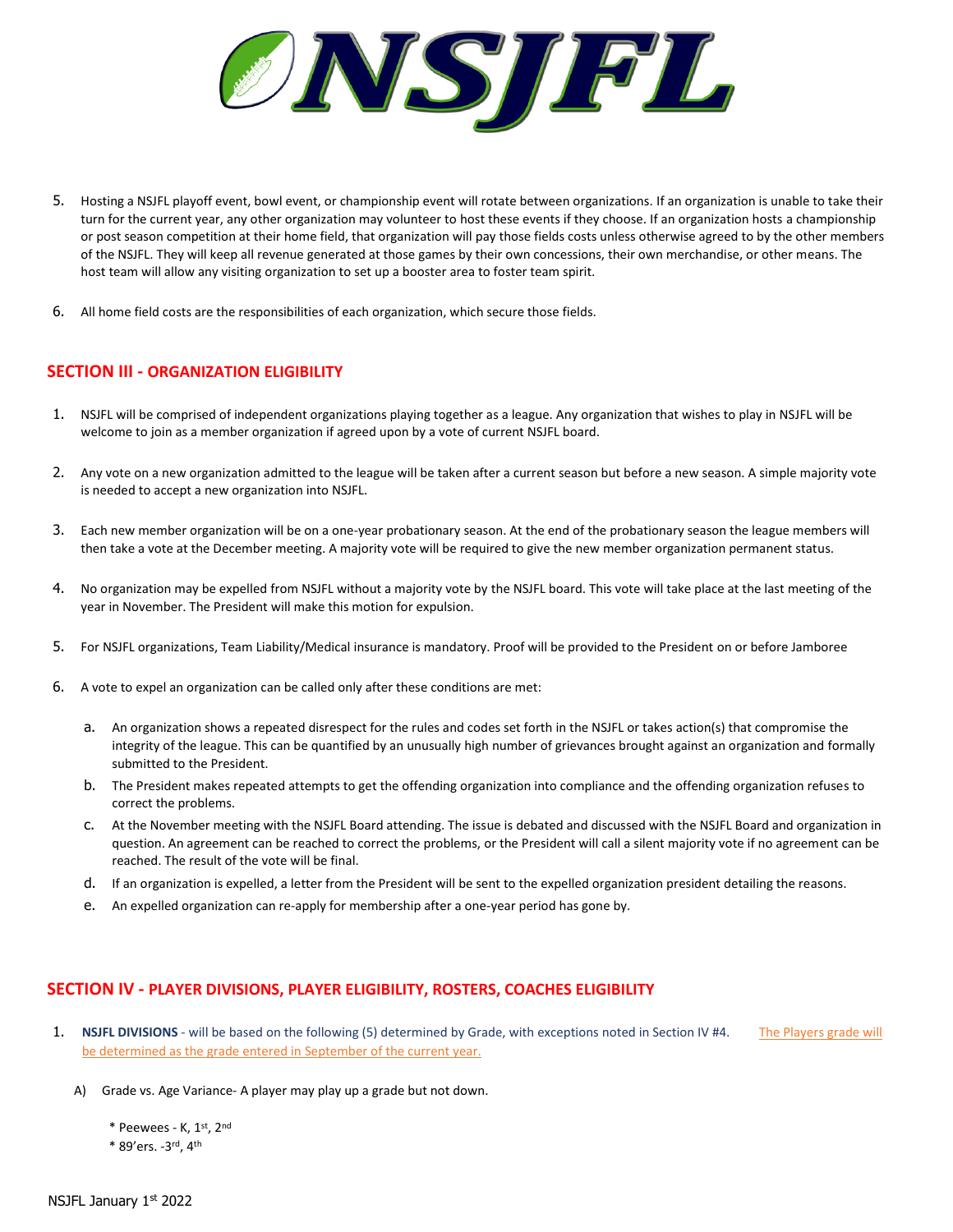

- \* Juniors 5 th, 6th
- \* Bantams 7 th
- \* Seniors. 8<sup>th</sup>

## 2. **Required Documentation for Each Players Registration:**

- a. School Report Card or Letter signed on original letterhead from school.
- b. Copy of Utility Bill with Parents/Legal Guardians name on it or proof of address.
- c. For players attending school within a NSJFL organization boundaries but resides outside of that boundary, official variance documentation will be required.
- 3. 7<sup>th</sup> & 8<sup>th</sup> graders will be allowed to play in NSJFL while playing for their local school as long as they meet all league rules and requirements.
- 4. Weight Limits- There will be no weight limits for each division!
- 5. A player can play in only one division and on one team per season.
- 6. All official rosters, **Form 105**, will be set by the Friday before the second regular season game. No additional players may be eligible if not on the final Form 105 submitted by the due date. A signed copy must be on file with the NSJFL President by that date. Head coaches must have their team's official roster with player's name, grade, age, and game jersey number available on game day to verify player's eligibility if needed. Only the opposing head coach can challenge a player's status. The head coach must then follow the protest and grievance rule, Section VII, 10.1 of these documents.
- 7. All coaches must submit to a Washington State background check before having contact with players. Proof of this must be on file with the organization head. All head coaches are **required** to be trained in CPR and First Aid and hold a valid current card. They will have a properly stocked first aid kit on the sidelines of all NSJFL games and practice. Coaches may be expelled from NSJFL for not always having the proper first aid kits available.
- 8. All NSJFL coaches are required to attend the preseason coach's orientation meeting. All sideline passes will be issued to the coaches by their respective organizations. Each coach must be familiar with and in compliance with all NSJFL Rules, Regulations and Codes of Conduct as a condition to being issued a sideline pass. No one is allowed on the sidelines of any NSJFL game without an approved sideline pass. The meeting will be held prior to Jamboree of the current football season.

## **SECTION V - BOUNDARIES**

- 1. Each organization must field teams where the players on those teams reside within the boundaries of the high school they represent. If not, they must meet the eligibility criteria outlined below:
	- In an "Open Enrollment" school district, a player and/or immediate family member must attend a public school which will eventually feed into their respective high school.
	- In schools considered "Non-Open Enrollment," players attending a public elementary or middle/junior high school within the boundaries of a NSJFL participating school, but not residing within the school's boundaries, are eligible to play for the NSJFL team which their current school feeds.
	- A player who resides within a participating organizations school boundary but attends school in another participating organizations school boundary is deemed eligible to play for either of the organizations of their choosing.
	- A player who resides within a participating organizations school boundary but attends a school outside the boundaries of any organization within the NSJFL is deemed eligible to play for the organization that they reside in.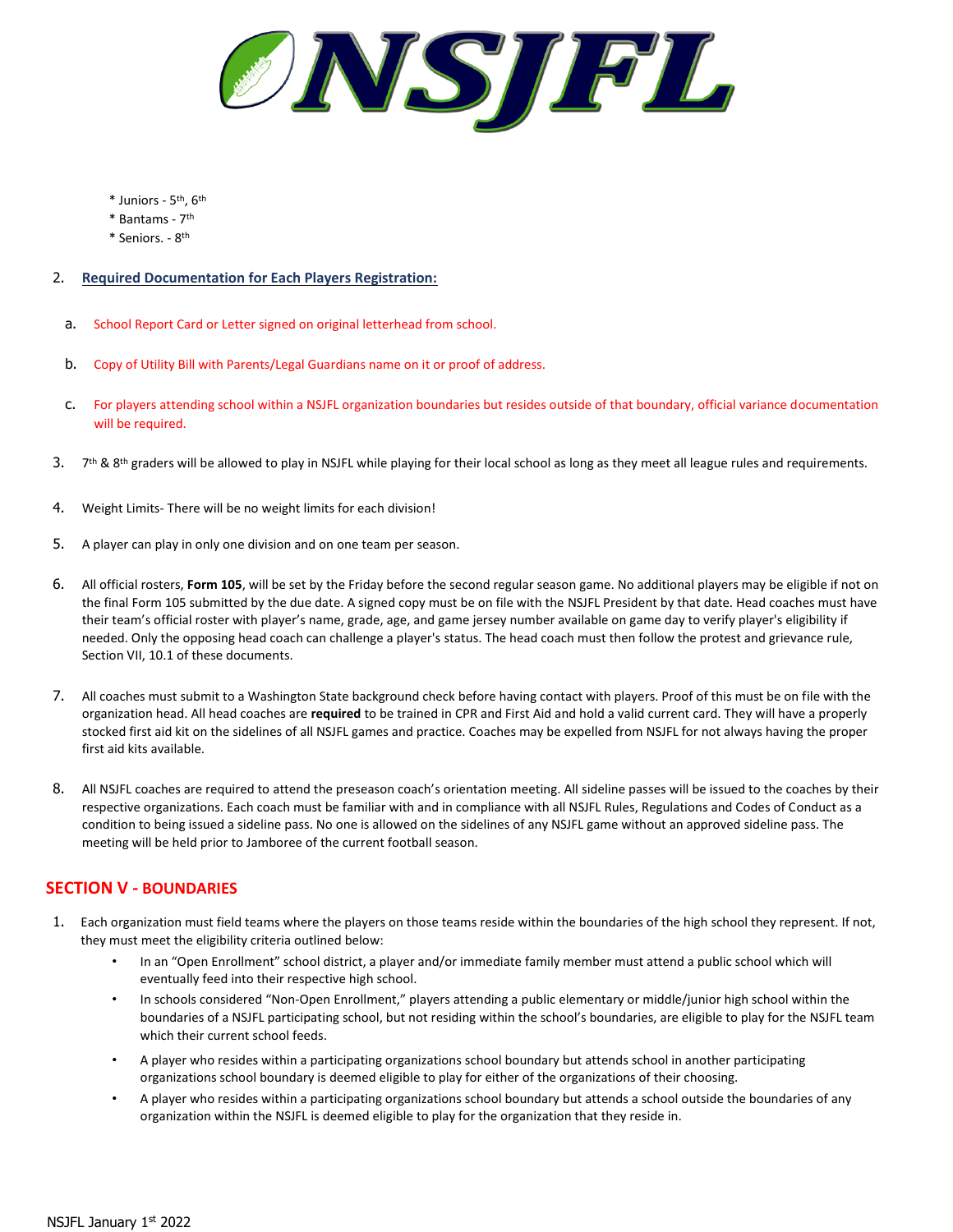

- A player whose parents share custody where one parent resides within the participating organizations school boundary and the other parent resides within another participating organizations school boundary is eligible to play for either of the organizations that their parents reside in of their choosing.
- A player whose parents share custody where one parent resides within the participating organizations school boundary and the other parent resides outside the boundaries of any organization within the NSJFL will be deemed eligible to play for the organization that their one parent resides in.
- All eligible players for a NSJFL participating private school program must currently attend their respective private school at the elementary or middle/junior high school level.
- A player attending a private school but living within the boundaries of a public high school may represent the public school in league play if the Eligibility Committee approves the roster. These cases must be brought to the Committee's attention and approved before the player in question participates in a NSJFL game.
- A player attending public school may not represent a private school in league play. In addition, a player attending a private school may not represent a separate private school in league play.
- For organizations that have recently added a new high school within their school district, that organization is allowed to operate under its current structure until such a time that the organization decides to establish a new program for the new high school.
- If one of these "grandfathered" players decides to play for the organization that they reside in, play for an organization outside of the league, or choose not to play for a season at any point going forward, they will no longer retain their "grandfathered" eligibility.
- Any out of district player may play for a neighboring organization if the players district does not have a submitted team for the current season once the request has been submitted by the incoming organization to the Eligibility Committee and approved. (Voted in 3-2019 10Yes-4No)

#### 2. **Waivers - Each team can have a maximum of 2 players on their roster/season from outside their boundaries. Waivers cannot be traded.**

3. If a new high school program is rolled out within a school district, any player playing for a "legacy" programs team will be deemed "grandfathered" and allowed to finish their playing time in the league for that programs team. If one of these "grandfathered" players decides to play for the organization that they reside in, play for an organization outside of the league, or choose not to play for a season at any point going forward, they will no longer retain their "grandfathered" eligibility.

# **SECTION VI - GAME & PRACTICE REGULATIONS / OFFICIALS**

- 1. Each organization will provide their own home field and will be responsible for chains, yard markers, chain crew, and field supervision. It will be mandatory that the field be roped off (or equivalent system) to keep spectators at least five yards away from the field of play. Field Supervisors must be present throughout the event, which is identified by an orange vest or another clearly identifiable clothing. It is also required of all home fields to have access to toilet facilities or Honey Buckets for all participants.
- 2. The VP-R will be responsible for scheduling referees for each NSJFL game. All organization heads must promptly respond to any communication from the VP-R during the season regarding scheduling conflicts.
- 3. Each organization that does not have an operating score board will have the referee keep time on the field.
- 4. If the officials have not arrived at the field thirty (30) minutes after the scheduled start time of a game, the game must be rescheduled.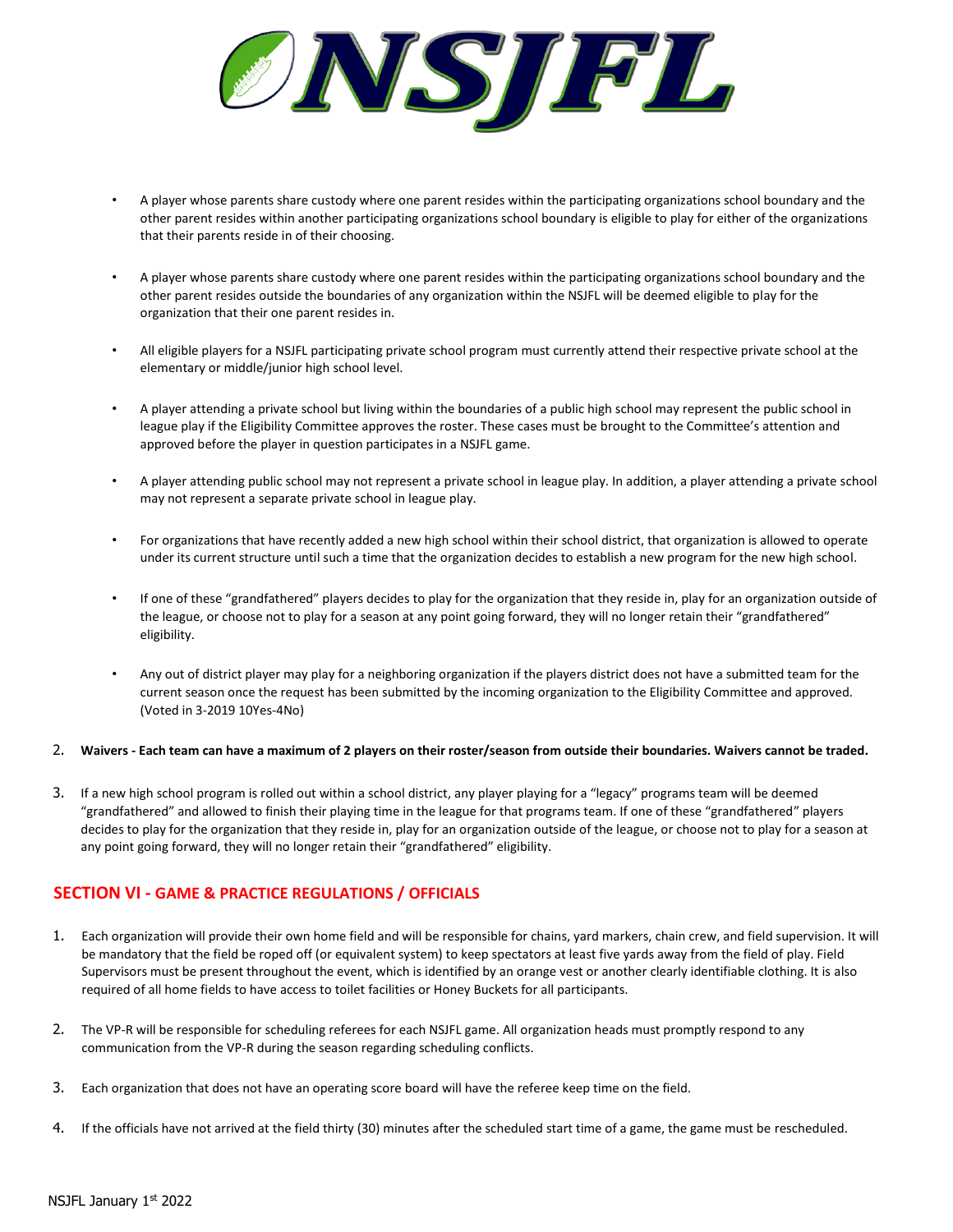

- 5. The visiting team is responsible to make sure that they do not have the same-colored jerseys as the home team. Each franchise have concessions. All teams must make sure that their sidelines are clean after each game.
- 6. Game times will be set at the time the schedule is made. Field availability at each home field will also determine game times.
- 7. A game schedule meeting will take place in July or August prior to the first game of the year to establish a schedule for all games and playoffs. One member of each organization is required to be at the meeting with their field and game time information. The NSJFL President will determine time and place of the meeting and will notify all member organization one-week before the meeting by telephone or in person.
- 8. 2018: 1st non-padded practice will be July 30th. 1st padded practice will be August 1st. Each organization can practice up to five (5) days a week until the week before school starts, including Saturday. The week school begins, organizations can practice three (3) days a week thru the play-offs. Championship week may be up to five (5) days of practice.
- 9. Organization must indicate their colors for home and away at the start of the season. In the interest of cost, it is desirable to use one color for home and away.
- 10. Each organization will operate their home field as the host and may elect to have concessions. It is not a requirement that a

# **SECTION VII - PLAYING RULES**

- 1. **PLAYING RULES National Federation of High Schools (NFHS)** rules with the following exceptions:
	- 1. There will be four 10-minute quarters in the **Junior, Bantam and Senior Divisions.** For the **Pee-Wee Division & 89er Division**, there will be four 12-minute quarters with a running clock. Clock stops for last 2 minutes of each half on incomplete pass, play out of bounds or touchdown or Time Outs. The PAT is an un-timed down/play.
	- 2. Shoes with molded rubber or plastic detachable cleats will be allowed. An illegal shoe, defined by the Referee Association, is a shoe with cleats that can produce a cutting edge.
	- 3. Masks for the 2022 season if mandated by the state government can be as follows: Paper Masks like Dr. office, Gator masks, Masks that attach to the helmet by velcro as approved by SCFOA. Once mandate is lifted masks will no longer be required.
	- 4. Tinted visor will be allowed on a case-by-case basis only if there is a medical condition (Ex aniridia with macular hypoplasia), and the league is presented with sufficient documentation that requires it.
	- 5. **Ball size:** PEEWEE Size for Peewee & 89er divisions; JUNIOR size (100) for the Junior division, and YOUTH Size (200) for the Bantam & Senior division.
	- 6. **24 Point Rule:** Becomes in effect when one team is ahead by 24 points or more and only applies during the second half. When this occurs, at the option of the trailing team, the time clock will run continuously unless there is a change in the score at which time the scoring team will continue to have their PAT attempt with the clock stopped. Also, while the 24 Point Rule is in effect, when the team that is behind gains possession, they receive the ball at the current location or on their own 40-yard line, whichever is closer to the goal they are going towards.

a. Once a team is ahead by 40 points or more in the second half, the time clock will run continuously unless there is a change in the score at which time the scoring team will continue to have their PAT attempt with the clock stopped per NFHS rules. The only adjustment to the NFHS rules is when the team that is behind gains possession, they receive the ball at the current location or on their own 40-yard line, whichever is closer to the goal they are going towards. b. **40-point Blowout Review.** 

-In effort to better manage scores and ensure sportsmanship is being exercised, score review will take place of any game that has a spread OVER 40 points. The review would consist of: An email to BOTH head coaches asking for explanation to game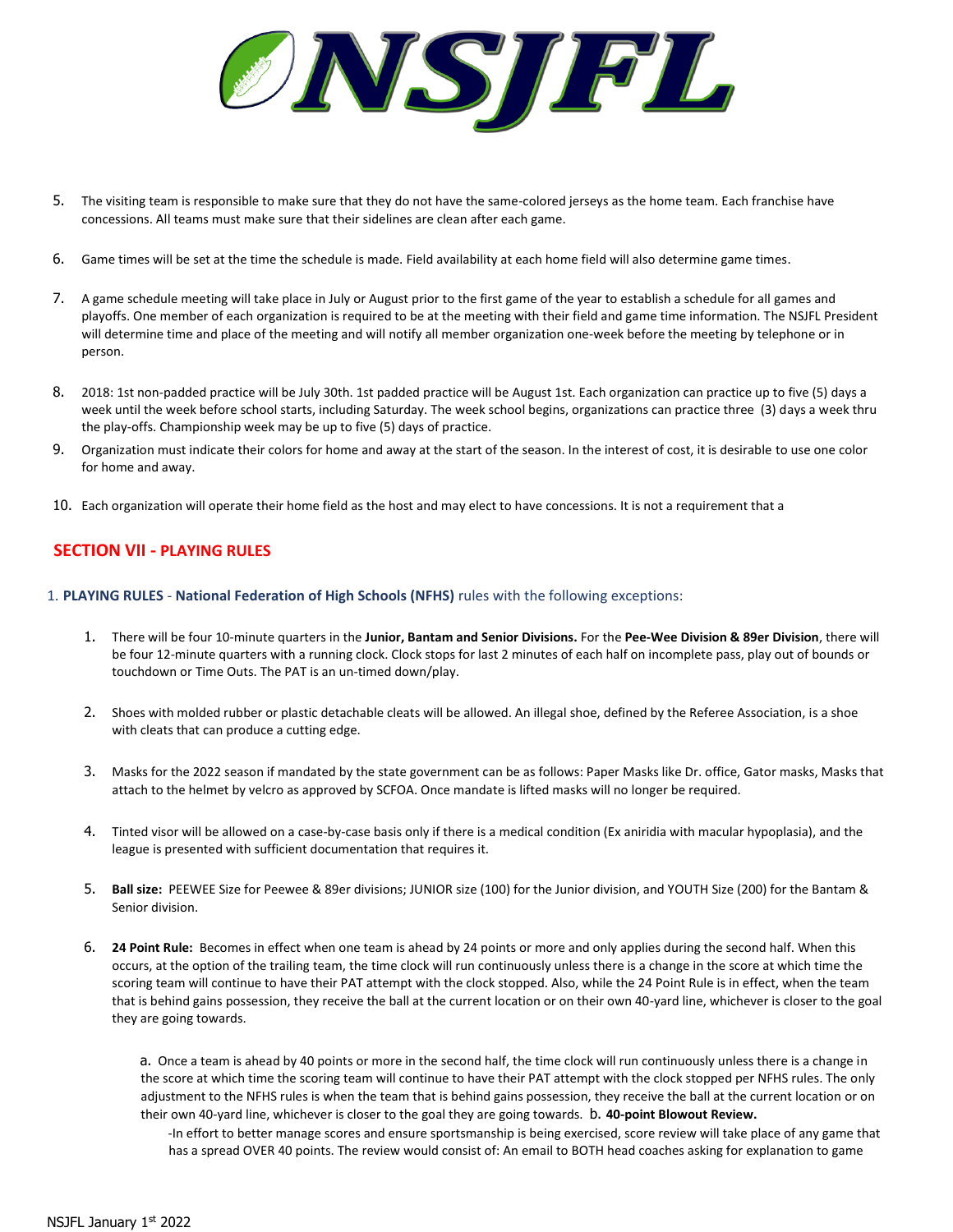

conditions. If BOTH HC says no further investigation is needed, it will be noted, and the issue will be considered closed. If an issue is raised, game film will be required to be turned in, and reviewed by at least 3 members of the NSJFL board, including the President, the Compliance Director, and one other officer. If we have 3 such incidents that require SECOND LEVEL review, the offending HC faces disciplinary action, including suspension.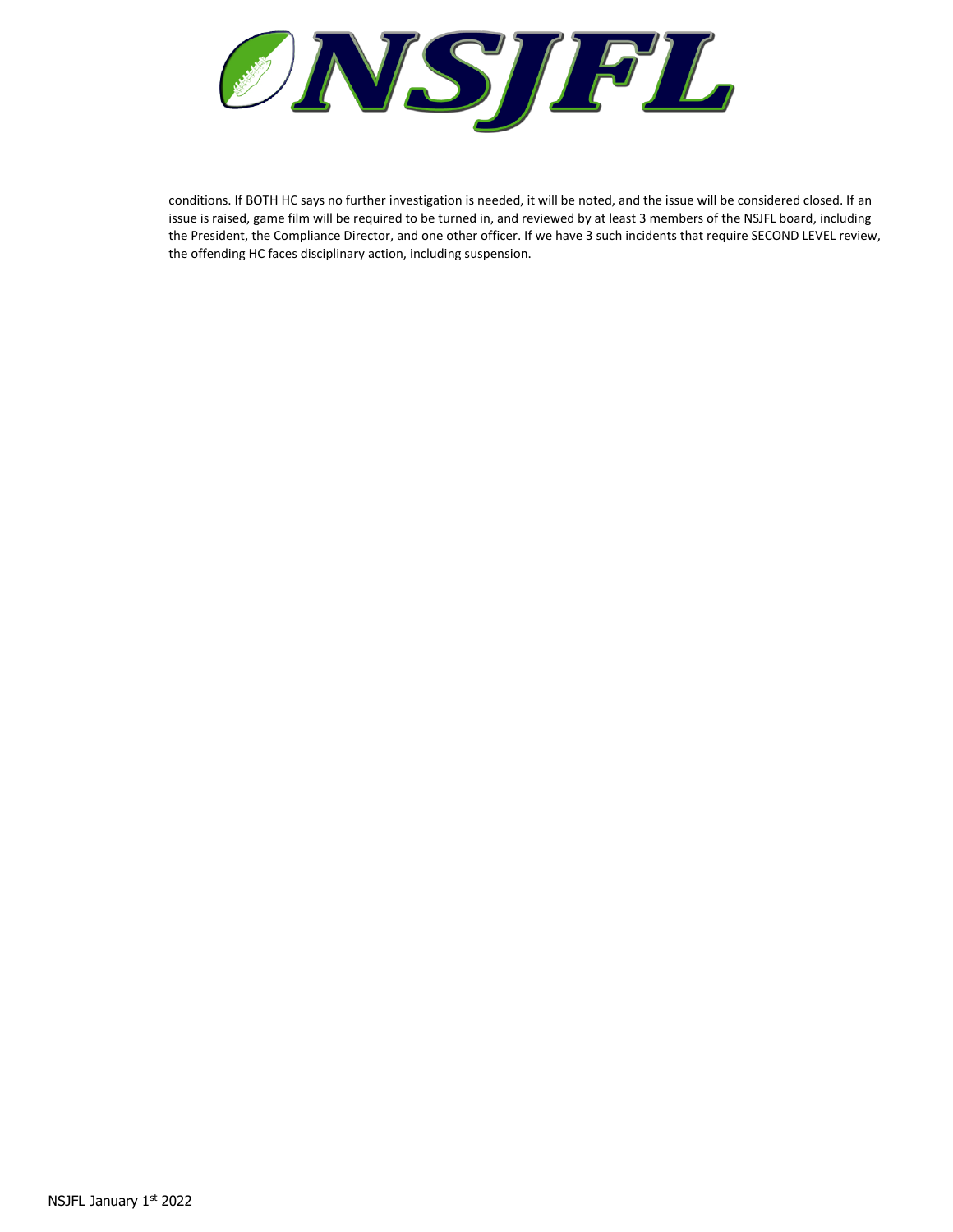ONSIPL

7. No point's rules are in effect to alter the score or game time in the NSJFL. For games that end in a tie, NFHS rules apply. Those rules are as follows:

#### 8. **Overtime rules apply to all Peewee, 89er, Junior, Bantam and Senior divisions for all regular season and playoff games.**

### **10-YARD LINE OVERTIME PROCEDURE (CONDENSED)**

- If the game is tied at the end of regulation time, untimed overtime periods will determine a winner. During an overtime period each team has an opportunity for an offensive series of downs. However, an overtime period may include only one offensive series of downs if the defensive team scores a safety or touchdown.
	- 1. A three-minute intermission will take place after regulation time.
	- 2. Unused second half team time outs may be used in overtime. For each overtime period an additional time out will be granted.
	- 3. A coin toss will take place with the visiting team's captain calling the toss while the coin is in the air. The winner will have the choice of offense or defense first, or of which end of the field the ball will be put in play. The loser will have the choice of the option not picked.
	- 4. To start overtime, the offensive team shall put the ball in play, first and goal, on the defensive team's 10-yard line anywhere between the inbound lines. The first offensive team has a series of four (4) downs. That series shall be terminated by any score by the offensive team or if the defense gains possession of the ball. If the team scores a touchdown, it is entitled for a try unless the points would not affect the outcome of the game.
	- 5. A field goal attempt is permitted during any down.
	- 6. If the defensive team scores a safety or touchdown, the game is ended.
	- 7. After the first team on offense has completed its series of downs, the first team on defense will become the offensive team and start play as at the 10-yard line as in line four (4) above.
	- 8. If the score remains tied after each team has been given one series of downs in an overtime period, then the procedure shall be repeated with other overtime periods until a game winner is determined. In this case there shall be an intermission of two (2) minutes. At the subsequent meeting of team captains, the loser of the overtime coin toss will be given first choice of options. If additional overtime periods are required, then the first options will be alternated with no coin toss.

Note: It is the responsibility of each organization to provide their coaches a current year copy of the NFHS rules book to be knowledgeable about the current rule's situation.

## 2. **PEEWEE DIVISION**

- 1. All teams must use NSJFL approved defense's and follow the related rules and guidelines.
- 2. The Peewee division will NOT have kickoffs except for the final 5 minutes of the game and only by the trailing team if the trailing team chooses to kick off.
- 3. One coach will be allowed on the field. Coach can line up ballplayers but must be 10 yards back from the deepest ballplayer when ball is snapped. The coach cannot assist or touch or give instruction to any player post snap of the football.

### 4. **DEFENSE RULES:**

a. No more than six players on the defensive line in the tackle box. The tackle box is defined as the area 8 yards left and right of the center on the field laterally prior to the snap.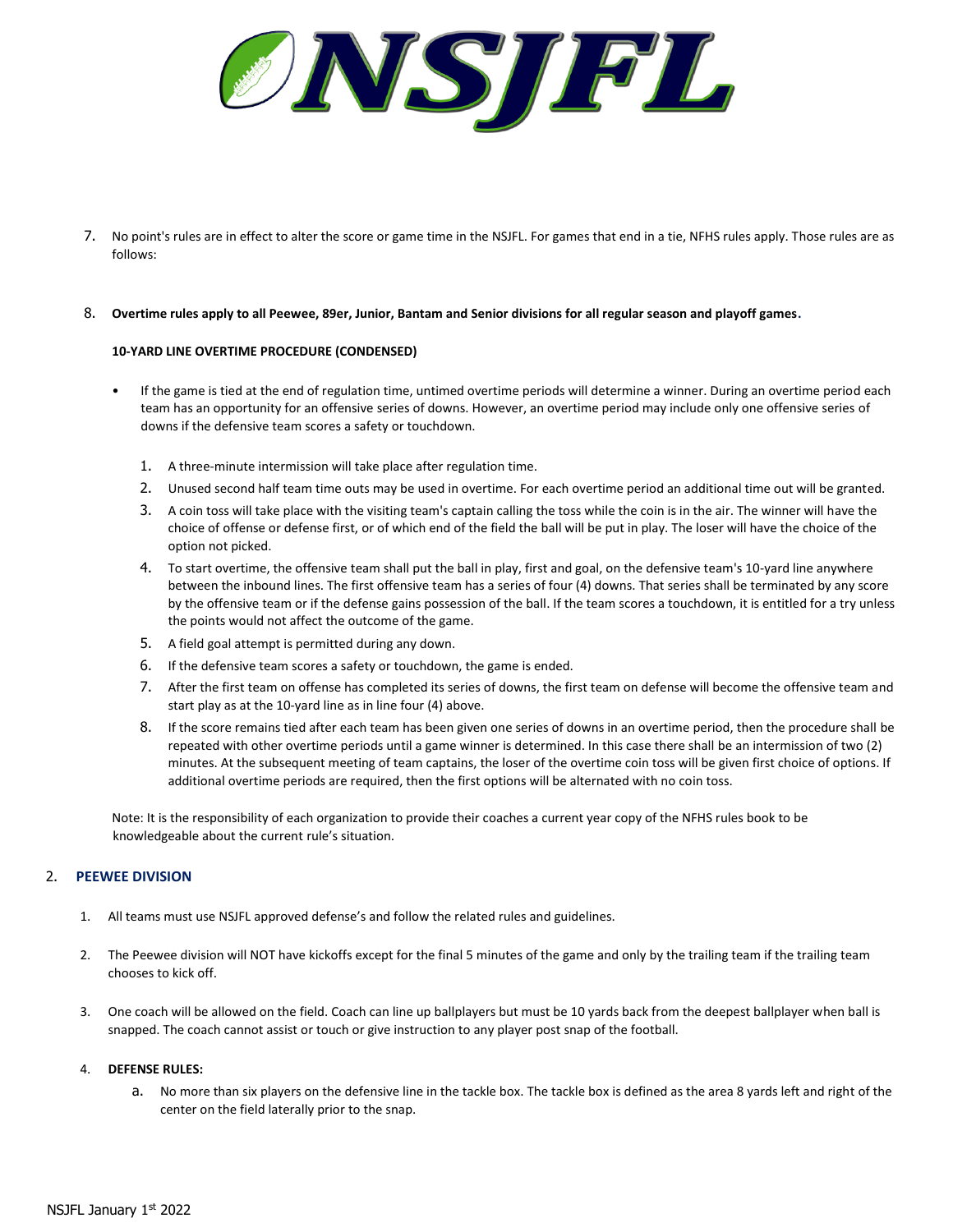

- b. Nose Guards only 1 Nose Guard can be from A gap to A gap or head up over the Center. That Nose Guard is to be in a 3- or 4point stance and will not be allowed to dive between the Centers legs as to disrupt the progression of the play. First infraction is a warning, second infraction is an un-sportsman like and a fifteen-yard penalty. (Rule passed with 100% at the 2-9-14 meeting)
- c. All other players are to be at least at "minimum" five yards off the ball
- d. Defensive alignment to be set as center is over ball (touching ball); this prevents stunting and or in play shift formations. e. Legal defensive alignments: 4/4, 5/3, 5/4, 6/2
- f. Illegal defensive alignments: 7/2, 10/1, etc. Only verification needed pre-snap by officials.
- g. Rule enforcement: First infraction will result in a warning of the rule. The second infraction of the rule will result in a fifteen-yard unsportsmanlike like any variation of the Pee Wee Defense rule.
- 5. All punts and kick PATs will be dead ball kicks, with no defensive rush or defensive player movement.
- 6. **PUNT:** The Offense will declare a "punt" to the opponent. The game referee will be told of any punt before the punt occurs by the team captain. The referee will then inform the defense that no movement of players is allowed, and all defensive players shall take a knee. The team receiving the punt may field the punt at which point the ball is declared dead.
- 7. **PAT:** The Offense will declare a "PAT kick" to the opponent. The game referee will be told of PAT kick before the kick occurs by the team captain. The referee will then inform the defense that no movement of players is allowed, and all defensive players shall take a knee. The offensive snap, hold, and kick must be one continuous and fluid motion, at the discretion of the referee. If the snap hits the ground the ball is dead, and the kick is failed. If the referee determines that the snap, hold, and kick are not continuous and fluid, the play will be declared dead, and the kick will be disallowed/no good.
- 8. 2 points for kick PAT, 2 points for pass PAT, one point for run PAT. If the PAT is kicked the try will be of one smooth continuous sequence from the center to the holder to the kick, and there will be no rush from the defensive team. Play will start from the team's own 40-yard line.

## **3. 89ER DIVISION**

- 1. The 89er division will have regulation kickoffs and on-side kicks per NFHS rules.
- 2. All punts and kicked PAT's will dead ball kicks with no defensive rush or player movement.
- 3. **PUNT:** The Offense will declare a "punt" to the opponent. The game referee will be told of any punt before the punt occurs by the team captain. The referee will then inform the defense that no movement of players is allowed, and all defensive players shall take a knee. The team receiving the punt may field the punt at which point the ball is declared dead.
- 4. **PAT:** The Offense will declare a "PAT kick" to the opponent. The game referee will be told of PAT kick before the kick occurs by the team captain. The referee will then inform the defense that no movement of players is allowed, and all defensive players shall take a knee. The offensive snap, hold, and kick must be one continuous and fluid motion, at the discretion of the referee. If the snap hits the ground the ball is dead, and the kick is failed. If the referee determines that the snap, hold, and kick are not continuous and fluid, the play will be declared dead, and the kick will be disallowed/no good.
- 5. 2 points for kick PAT, 1 point for pass PAT, and 1 point for run PAT.

## **4. JUNIOR, BANTAM & SENIOR DIVISION**

- 1. These divisions will have regulation kickoffs, on-side kicks, punts, and point after touchdown tries per NFHS rules.
- 2. 2 points for kick PAT, 1 point for run or pass PAT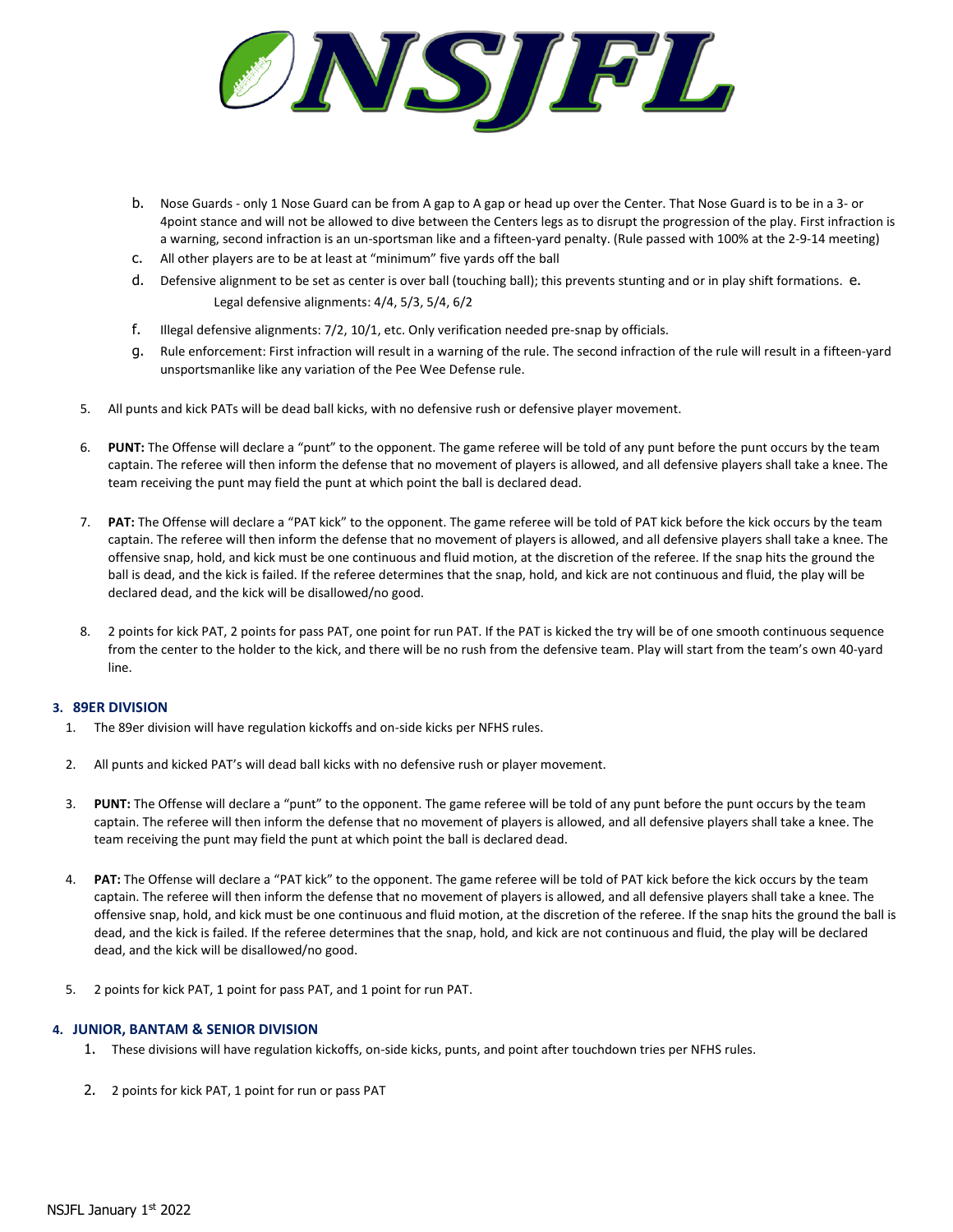

## **5. GAME LENGTH, GAME FOOTBALLS, COACHES, FIELD SIZE**

- 1. For the **Pee-Wee & 89er Divisions**, there will be four 12-minute quarters with a running clock. Clock stops for last 2 minutes of each half on incomplete pass, play out of bounds or touchdown. The PAT is an un-timed down/play. There is an eight (8) minute half time in the Pee-Wee Division.
- 2. Junior, Bantam and Senior division games will consist of four (4) ten (10) minute quarters with eight (8) minute half times. a. The offensive team reserves the right to use their ball if it meets division regulation size.
- 3. No coach will be allowed on the field of play in any **89er, Junior, Bantam or Senior** division unless a time out has been called in any regular season, playoff, championship, or all-star game. If a time out has been called, one (1) coach may be allowed in the huddle on the field. In all divisions one (1) coach will be allowed on the field during scrimmages and NSJFL Jamborees but must be 10 yards back from the deepest ballplayer when the ball is snapped.
- 4. All Pee-wee, 89er, Junior, Bantam and Senior division level teams will play on 100-yard regulation football fields.

## **6. PROTESTS**

1. Game Protest must be based on an interpretation of the rules (i.e., playing rules). Only the objecting head coach, at the time the play occurs, must notify the head referee, opposing coach, and home field manager that the game is being played in protest. All protested games will be played out to the finish of the game. The coach must then submit a written protest to their System Director within 48 hours of the completion of the game. The written protest must be detailed as to what playing rule was not recognized. The system director will then present it (and any video tape) to the NSJFL grievance board for review of the protest and decide on a course of action. A decision is to be made before the next weeks scheduled games.

#### **7. OTHER PROTESTS**

1. Ineligible players, coaches, or parents: un-sportsman like behavior by coaches, players, or parents - player equipment or field setup infractions, Only the objecting head coach, at the time the infraction occurs, must notify the head referee, opposing coach, and home field manager that the game is being played in protest. All protested games will be played out to the finish of the game. The coach must then submit a written protest to their System Director within 48 hours of the completion of the game. The system director will then present it (and any videotape) to the NSJFL grievance board for review of the protest and decide on a course of action. A decision is to be made before the next weeks scheduled games.

#### **8. GRIEVANCE BOARD**

1. The Grievance board will be made up of the current year NSJFL Board members, which includes all organization presidents, NJSFL President and the VPC. A minimum of three (3) NSJFL board members must be in attendance for a hearing to occur. If a board member is a direct party to the dispute. That board member will not sit on the grievance board for that instance. The NJSFL President will chair the board but not have a vote. All parties involved will be present and state their case before a silent vote can be taken to determine the outcome. If the vote results in a tie, then the NJSFL President will cast the determining vote. When a silent vote is taken the results are final and all organizations agree to abide by the decision of the "Grievance Board."

## **SECTION VIII – UNIFORMS**

1. All players must be suited in full uniform. A uniform consists of a CERTIFIED NOSC helmet with a warning sticker, mouth guard, shoulder pads, team jersey, either a girdle or pants that hold a tail pad, either a one or two-piece hip pad one each side, two thigh pads, two knee pads worn under pants, and shoes. It is recommended that all male participants wear a protective cup. All female players must wear appropriate protective equipment where required.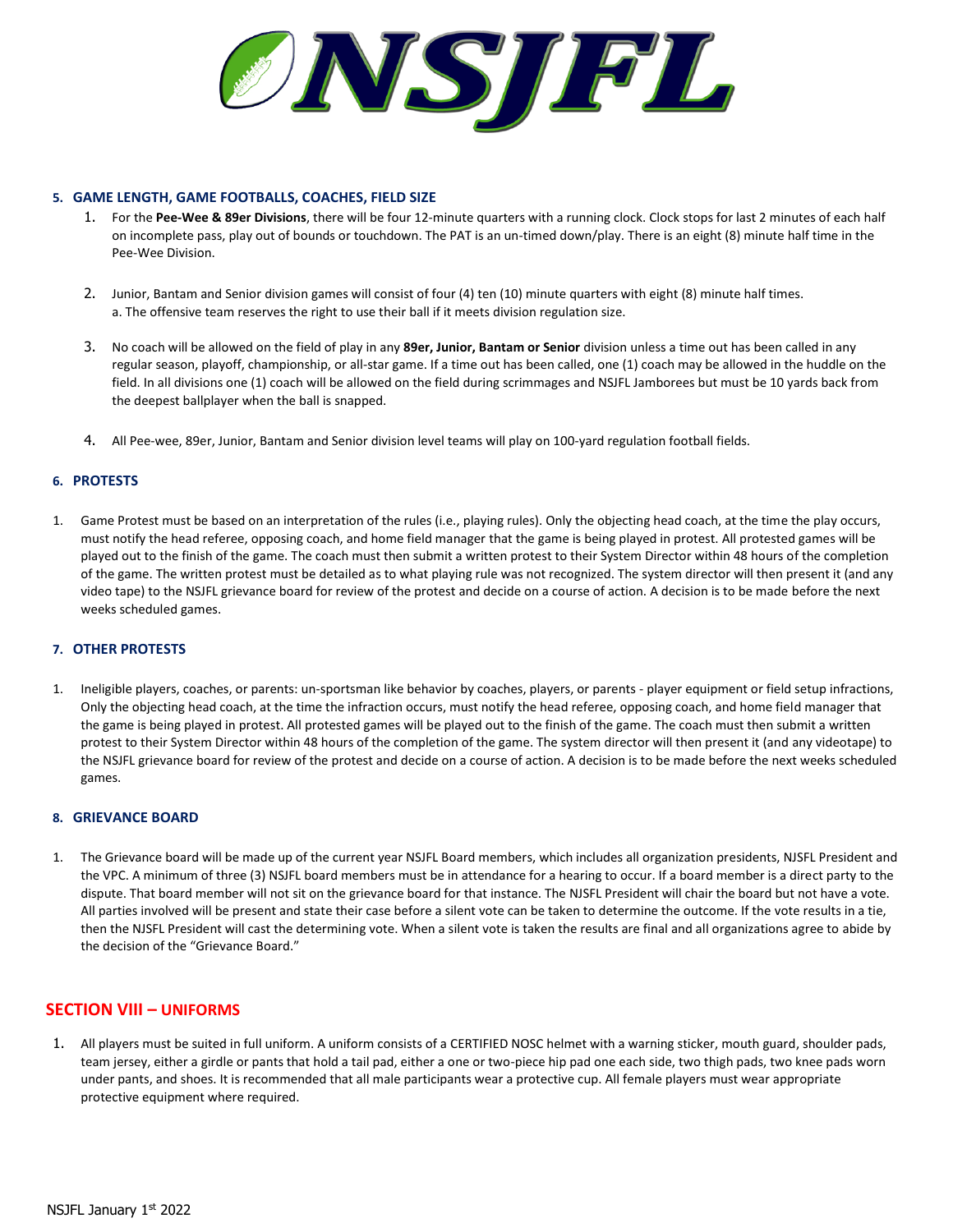

- 2. All numbers on each player's game jerseys must be clearly distinguishable on the jersey (numbers color/design must be a different color/design from the main jersey color/design).
- 3. Players are not allowed to wear bandannas or stocking caps under helmets (Under Armor type caps are accepted).
- 4. Players are not allowed to wear jewelry during practice or games. Emergency I.D. bracelets may be worn but must be covered with white athletic tape.
- 5. All mouth guards/ mouth pieces must be colored (anything other than clear or white) per NFHS rule (2006) and attached to the facemask, unless a true orthodontic basis justifies an exception to the rule.
- 6. Only clear visors are allowed. No visor with any color or tint is allowed unless medically approved by Eligibility Committee.

## **SECTION IX - SCHEDULES AND PLAYOFFS**

Unless scheduled without using recalibration (meaning divisions) schedules will follow a mid-season adjustment to accommodate teams with similar records in the interest of competition. This adjustment will be determined by NSJFL after the 6<sup>th</sup> game of the regular season (See Recalibration Model).

- 1. Each organization will have a home field. This will encourage community in the league. Organizations may choose to share a home field if they desire.
- 2. Playoff format will follow Recalibration Model.
- 3. Playoffs will be at the home site of the higher seeded team. Members will work together to see that fields are available for playoffs and all teams have a place to play.
- 4. Both Bowl games and Championship games will be at a location agreed upon by the NSJFL board determined prior to the season start. An organization may volunteer to host bowl and/or championship games if so desired prior to season start.
- 5. Tiebreaker (between teams with the same number of regular season games played):
	- a. Head-to-head.
	- b. If not resolved by "a," then strength of schedule of opponents (combined win/loss percentage) c. If not resolved by "b," then coin flip.

Tiebreaker (between teams with different number of regular season games played):

- The number of losses that each team has must be the same to trigger the "tie-breaker" process below: a. Head-to-head.
	- b. If not resolved by "a," then strength of schedule of opponents (combined win/loss percentage); and
	- c. If not resolved by "b," then winning percentage of team.
- 6. There will be a NSJFL Division Traveling trophy that each champion keeps for the year and returns at championships the next year.
- 7. Individual player trophies or awards will be the responsibility of each organization.
- 8. Each organization must be ready to participate in a NSJFL season kickoff jamboree if one is held for that season. Member organizations may volunteer to host the jamboree if so desired. If a jamboree is not held then the organization is free to attend any pre-season event they wish.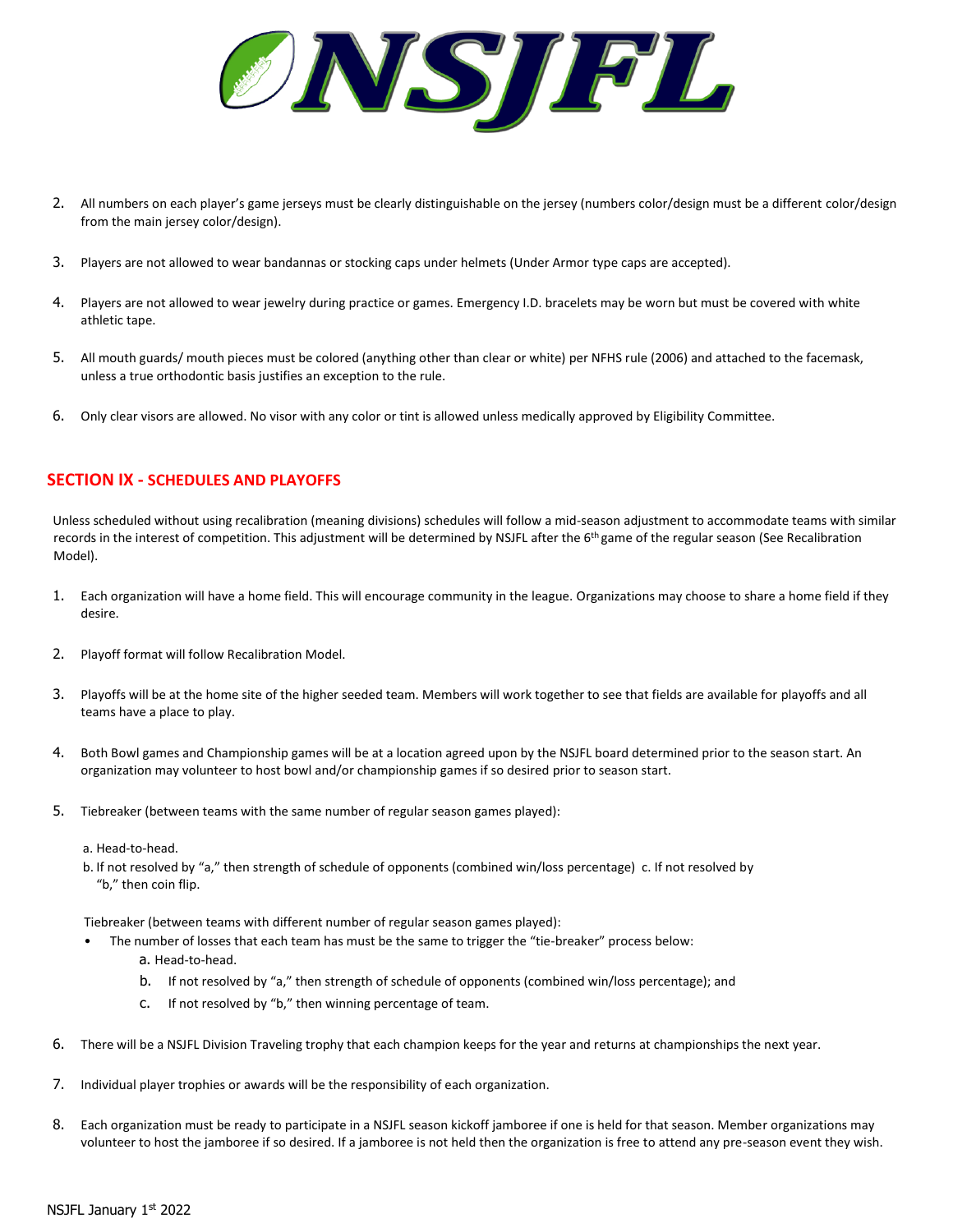

## **SECTION X - CHEERLEADING**

- 1. The North Sound Junior Football League encourages each organization to have a cheer program as it enhances the football program by allowing more families to participate in NSJFL functions.
- 2. Cheer is operated by each franchise, as its own entity just as the football teams are. Any fees or uniforms may be done as each organization sees fit.
- 3. Organizations can elect to have cheer squads at all games, regardless of being a home team or a visiting team. The home team field manager will instruct the visiting cheer squad as to which sideline, they will be using.

## **ECTION XI - CONDUCT, RULES**

- 1. Each organization will be responsible for the conduct of their coaches and players parents and their spectators. Any player, parent coach or spectator who is ejected from a game must follow all NSJFL rules regarding ejection from a game.
- 2. Each franchise may choose their own nicknames, colors (if it is not already in use), team size, number of teams, home field but must conduct themselves under the spirit of the rules of NSJFL.
- 3. Each organization must provide a field manager for their assigned home games. The field manager has the right to remove any spectator for whom is disruptive regardless of which team the spectator is cheering. He must carry a cell phone for emergency purposes.
- 4. Every parent, player and coach in each organization will receive a "Code of Conduct Form." It explains what is expected as to their behavior at all NSJFL functions. "Code of Conduct Forms" will be signed by the coach, parent, and player and filed with the player's registration forms with each member organization.
- 5. Any current year grievance will be taken to the NSJFL Football Grievance Board if requested. The grievance must be submitted in writing to the NSJFL President within 48 hours of the incident. The NSJFL Grievance Board will meet before the next weeks- scheduled games. All parties will be present and will state their case. After which, the NSJFL board will review the situation and take a silent vote to determine the outcome. All parties will then be notified of the decision.
- 6. Physical altercations before, during or after a game by players, parents, coaches, or spectators will result in the ejection of that player, parent, coach, or spectator from the field location by the Field Supervisor. Ejection of players, parents, coaches, or spectators by an official or field monitor for **ANY REASON** will result in automatic suspension from participating in all NSJFL functions, including all practices for the period of to include the next scheduled game. Upon the second ejection of the same player, parent, coach, or spectator within the same season by an official or field monitor for **ANY REASON** will result in the automatic suspension from participating in all NSJFL functions, including all practices for a period to include the next two scheduled games. A third suspension from the same player, parent, coach, or spectator will be an automatic suspension from the league. The NSJFL board will review the incident with the players, parents, coaches, or spectators during the suspension period. At that time, a silent vote will be taken to allow or disallow the individual to continue participation in league activities. The NSJFL Board can act up to and including banning the individual from NSJFL. If the individual is allowed to continue participation and participates in a second offense, it will result in the suspension from league play or participation for the remainder of the current season. The suspended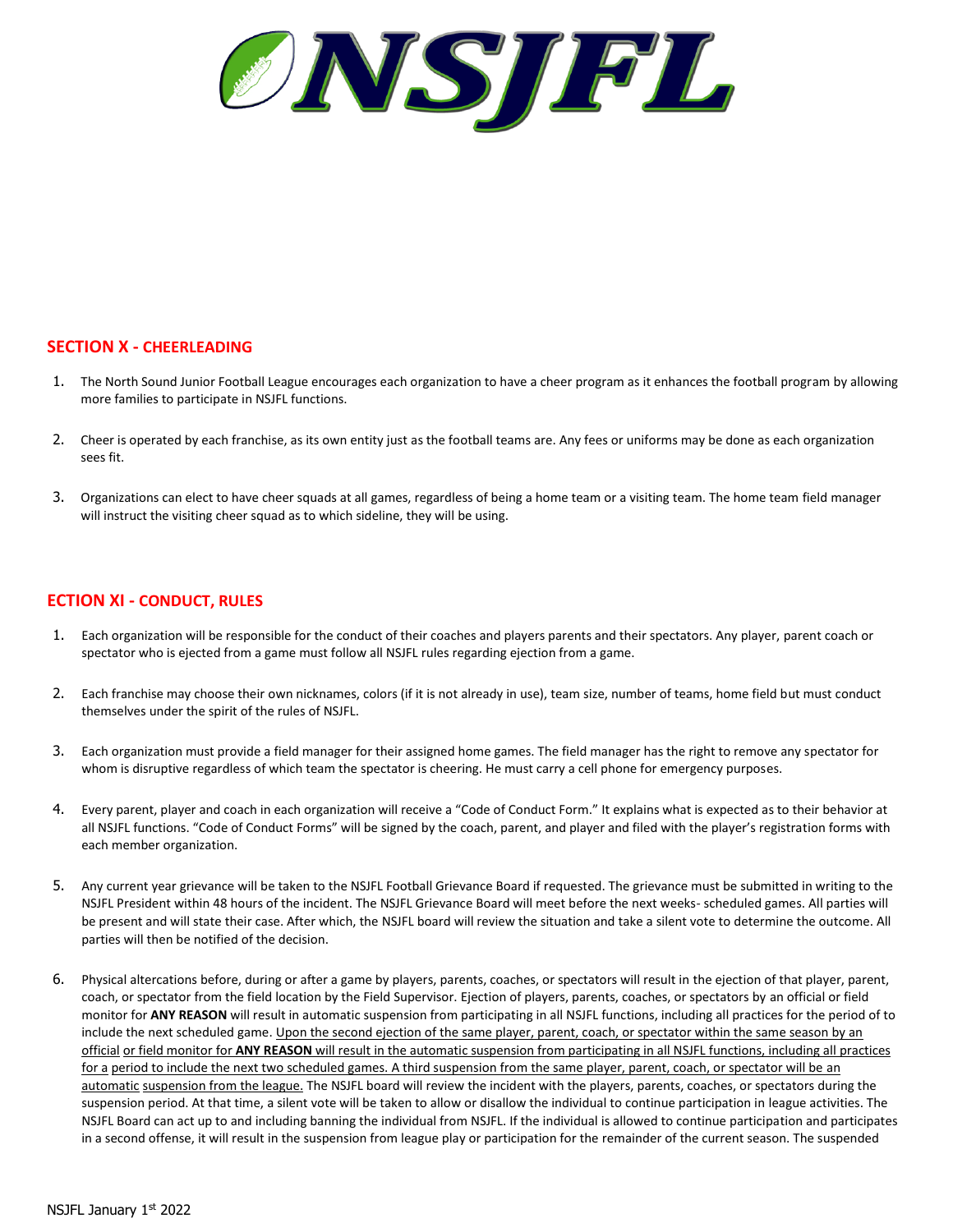ØINSTIFIL

player, coach or spectator may appeal this current season suspension, which will then bring the issue to a vote by the NSJFL Board. Any vote by the Board will be final. (2/2019 13Yes-0No)

- 7. The NSJFL President may make a motion to suspend any player, coach, or spectator for a period of no more than one week for any action that is deemed unsportsmanlike, detrimental to the integrity of the league or for any violation of the Code of Conduct. This motion will be in effect from time of an official announcement to the NSJFL Board and all parties involved. The suspended player, coach or spectator may appeal this decision, which will then bring the issue to a vote by the NSJFL Board. Any vote by the Board will be final. All motions for suspensions of more than one week will be an automatic vote by the NSJFL Board.
	- a. Any Section XI-7 suspension will result in that player, coach, or spectator banned from participating in all NSJFL functions, including all practices, for a period to include the next scheduled game. The NSJFL board will review the incident with the players, parents, coaches, or spectators during the suspension period. At that time, a silent vote will be taken to allow or disallow the individual to continue participation in league activities. The NSJFL Board can act up to and including banning the individual from NSJFL. If the individual is allowed to continue participation and engages in a second offense, it will result in the suspension from league play or participation for the remainder of the current season. The suspended player, coach or spectator may appeal this current season suspension, which will then bring the issue to a vote by the NSJFL Board. Any vote by the Board will be final.
- 8. Altercations between parents, players, coaches, officials, or any other spectators will not be tolerated. Franchises must police themselves and make it clear to their organization that unruly behavior will not be tolerated.

## **SECTION XII - ETHICS**

- 1. In any document one can find loopholes or ways to get around a rule. It is up to the individual organizations to police themselves so as not to break the spirit of the codes and rules. An organization is only as good as the people in it who are willing to play openly in an honest and trusting manner. The NSJFL was created to bring together strong independent youth football organizations. Who are willing to compete and operate without the interference of a central governing few who have only control and self-fulfillment as their goal. The dynamics of youth football demands that a youth football league be operated in this manner. This way allows the community, in which the organization resides to better serve that area, grow with the area, and have a sense of ownership with the community.
- 2. Member organizations are expected to induce a spirit of elevated ideals in their teams. Member organizations are to practice the highest standards of sportsmanship and coaching ethics.
- 3. Member organizations will be responsible for providing proof that their coaches have submitted to a Washington State Patrol background check before taking the field and a copy is on file with the member organization.
- 4. The highest degree of ethical conduct is expected of all that participate in the league. This includes strict adherence to both the letter and the spirit of the rules and regulations. The use of alcohol, illegal drugs, tobacco products, and the use of profanity during practice or games are prohibited.
- 5. Violent conduct, holding / touching the facemask, or verbal abuse towards any player will not be tolerated and is prohibited.
- 6. Scouting of other teams at practices is prohibited. Attending scheduled games by coaches and players of other teams is permitted.
- 7. Videotaping opponent's games is allowed.

## **SECTION XIV - CHANGES**

1. At the end of each season the NSJFL Board will meet during the winter to review these rules.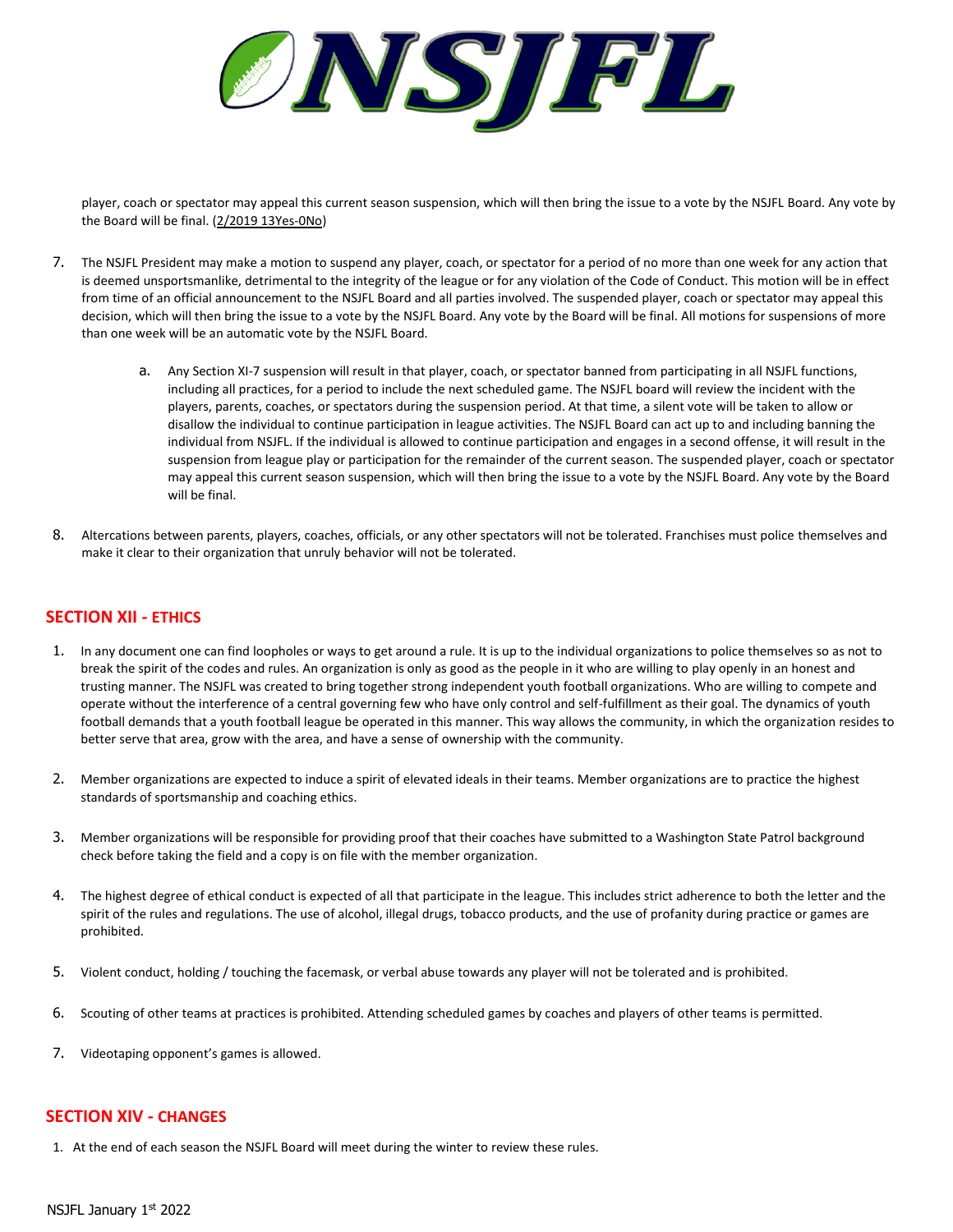# **SECTION XV - COMPLIANCE AGREEMENT**

By signing this agreement, we acknowledge to have read and understand the rules and regulations of the North Sound Junior Football League (NSJFL). By signing this agreement, we agree to attend scheduled meetings, return phone calls, and cooperate with other member organizations in a timely manner by signing this agreement we understand that if these rules are broken or ignored by this organization, we run the risk of expulsion from the NSJFL. Refusal to sign this agreement will exclude this franchise from League play.

**(Organization Head must sign, this document is then given to the NSJFL President for the current year.)**

Organization Name:

Address:  $\equiv$ 

Organization Head Signature:

Phone #:

Date: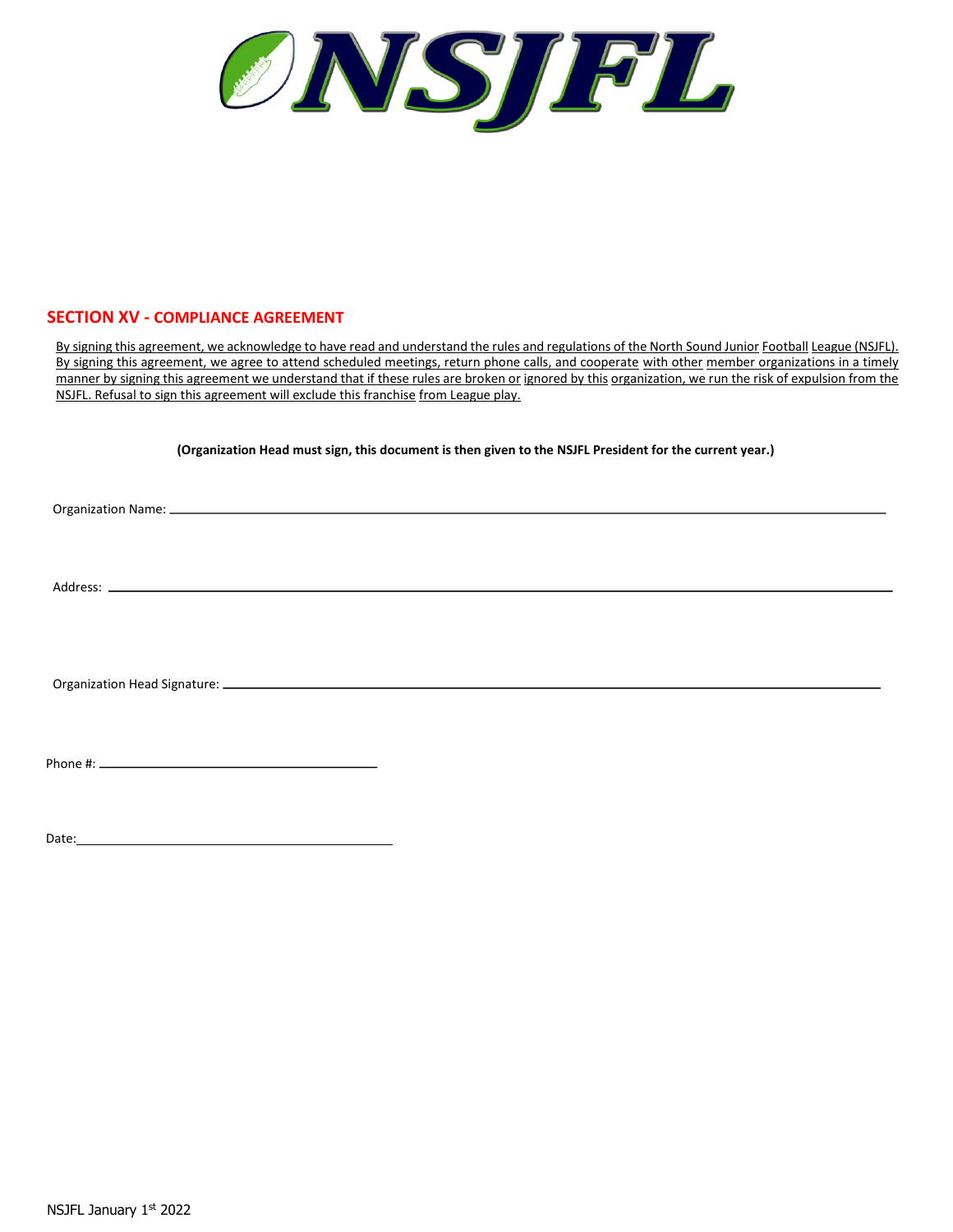ONSJEL

#### **WHAT THE RECALIBRATION MODEL ACCOMPLISHES**

- 1. Works to create a quality playing experience for the kids and teams playing in the league.
- 2. It attempts to ensure that roughly 1/3<sup>rds</sup> of a team's season will be against teams of a similar ability.
	- 2 re-calibration games
	- 1 playoff/bowl game
- 3. Increases competition and development of all players regardless of playing & coaching ability.

#### **RECALIBRATION MODEL**

- 1. Divisions:
	- Divisions will be developed immediately after the Jamboree.
	- Each association should send a representative that can speak to the caliber of the teams from that association during the division selection process. This is a recommendation, not a requirement…you may also submit this information via e-mail.
	- The League President and the Vice President of Scheduling will use the rankings and the information available about each team to evenly distribute the teams based on the, as much as possible, across each division.
		- i.e. If there are four divisions, the top 4 ranked teams will be placed in four different divisions, the next four ranked teams will be divided into 4 different divisions, etc. down to the four bottom ranked teams.
		- The goal is to have the same number of good, medium, and poor caliber teams in EACH division, so no single division is more difficult or easier than another division.

#### 2. First 6 Games:

• The first six games will play each of the varying caliber of teams within their own division, as well a possible cross division game (if necessary) against teams with a similar caliber ranking…to the best of the league's ability.

## 3. Recalibration:

- Each division will rank its standings after 6 games.
- The final two games of the season will be against "like" teams from other division(s).
	- i.e. The top 2 teams from "Wesco-Blue" will play the top 2 teams from "Wesco-Green"
	- $\div$  i.e. The 3<sup>rd</sup> & 4<sup>th</sup> place teams from "Wesco-Blue" will play the 3<sup>rd</sup> & 4<sup>th</sup> place teams from "Wesco-Green" ...etc.
- Venues for these final 2 games will be determined while making up the original schedule after the Jamboree, with an attempt to mix these venues up in the final 2 weeks to allow teams to play at home one week and away the other week.

#### 4. Playoffs:

- The top 3 or 4 teams from each of the divisions make the playoffs (see attached RECALIBRATION MODEL PLAYOFF ILLUSTRATION).
- After Round 1 of the Playoffs, seedings (1-8) will be figured based on regular season record and tiebreakers, etc. Any team receiving a Round 1 bye will automatically maintain that seeding for the entire playoffs.
	- Playoffs will then proceed as 1 vs 8 / 4 vs 5 on one side of bracket and, 2 vs 7 / 3 vs 6 on the other side.
		- n Losing teams from second round of playoffs season is over.
- Losing teams of semi-final games of playoffs will have a 3<sup>rd</sup>/4<sup>th</sup> place game on a Wednesday evening after semi-final game and before Saturday Championship games.
- Winning teams of semi-final games will play for Division Championships.
- 5. Bowl Event(s):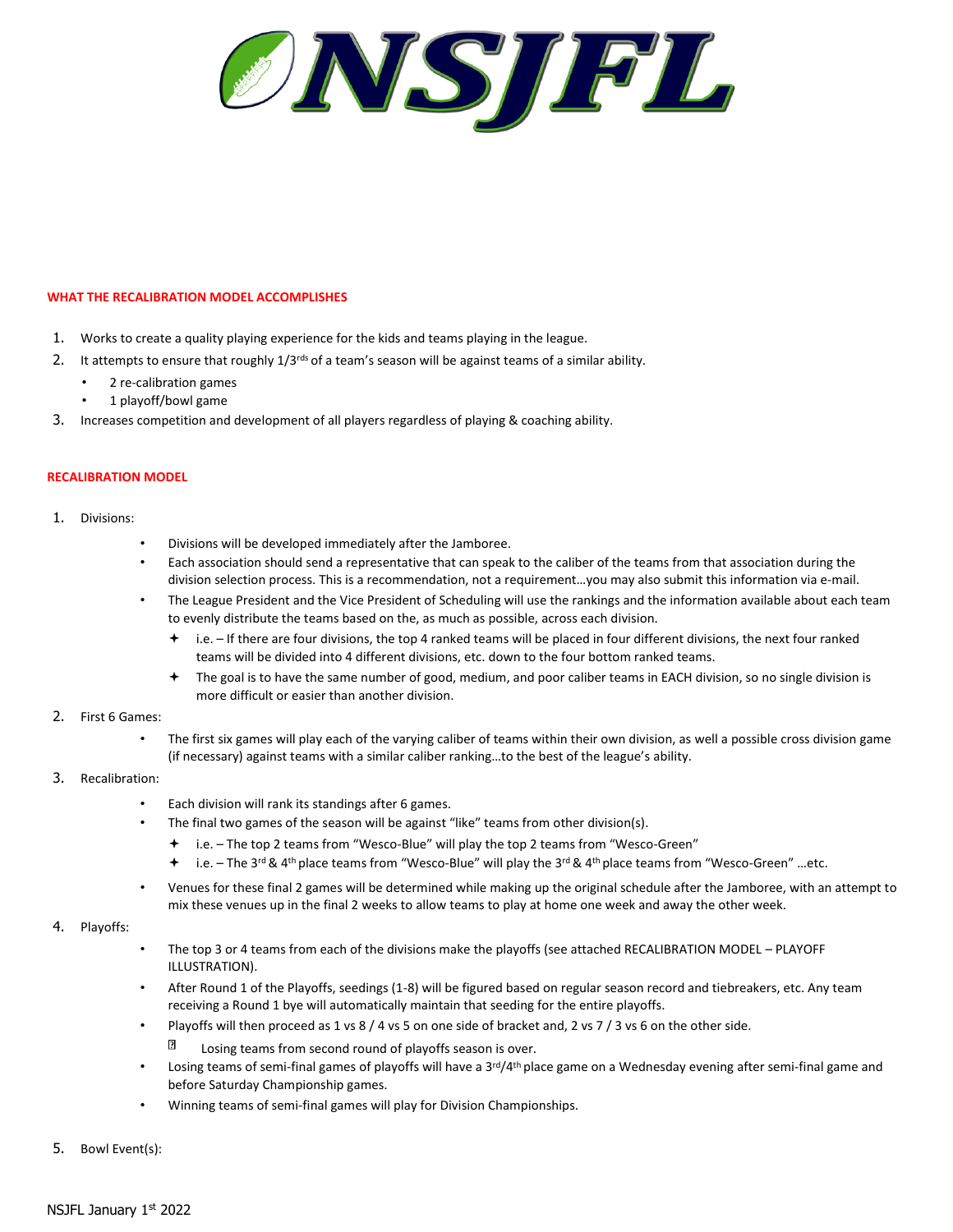

- After the playoff spots are determined the next best teams within the Playing Division will compete in bowl games.
- There will be 4 venues that can host 6 games/day for the Bowl Event(s)...this allows up to 48 teams that can participate in bowl games.
- These bowl games will match up "like" type teams. Top 2 bowl qualifiers play each other, next 2 bowl qualifiers play each other, etc.
- Small trophy will be awarded to winners of each bowl game.

### **Definitions:**

- 1. High School Feeder- The school that students follow as they progress from one level to the next.
- 2. Organization- An independent system that fields at least one team in each division with-in NSJFL. It must have a President, Secretary, and Treasure (Or equivalent title). Each organization in NSJFL will operate and maintain their franchises and be responsible for their own sign-up registrations, insurance, equipment, fields, and coaches. NSJFL organizations will operate their own boards, fund- raisers, and maintains their own separate finances. Each organization of the NSJFL will abide by all decisions voted on by the majority or otherwise stated.

## **NSJFL Code of Conduct**

### **COACHES CODE OF CONDUCT**

- 1. Coaches will always be fair, firm, and consistent.
- 2. Coaches will promote a positive attitude and lead by example.
- 3. Coaches will follow the rules of the sport and of the NSJFL and teach the fundamentals of football at a level and pace that incurs the best possible environment for learning.
- 4. Coaches will not argue with parents or officials and will always demonstrate good sportsmanship.
- 5. Coaches will listen to their players concerns and try to help them any way they can.
- 6. Coaches will do the best they can to ensure each athlete is both physically and mentally ready for whatever task is asked of them.
- 7. Coaches will strictly adhere to the policies and procedures of the NSJFL and set a proper example with their actions for everyone to follow.
- 8. Coaches will stress teamwork and respect every athlete.
- 9. Coaches will not allow anyone who has not filed a WSP background investigation form to come within ten (10) feet of any minor.
- 10. Coaches will allow each athlete the opportunity to compete and excel.

#### **SUMMED UP**

Do what is right, not what is easy. We are being watched and listened to every minute we are with ballplayers. Stay positive! Here are a few things we were taught when we were little... Treat others as you want to be treated. Remember the big picture, this is a kid's game. If you have nothing good to say, do not say anything. You are a mentor to these kids. We should teach more than football- responsibility, discipline, leadership, respect, teamwork, and good citizenship. **Do what we know as right!**

## **ATHLETES CODE OF CONDUCT**

- 1. I will attend all practices, games, meetings, and any other team function on time.
- 2. I will show respect toward all coaches, players, and referees always.
- 3. I will demonstrate good sportsmanship on and off the field of play.
- 4. I will not fight, use foul language, or argue with coaches or teammates.
- 5. I will stay within the established areas of the sidelines during games.
- 6. I understand that I risk being ejected and or suspended from a game or further league participation if I incur unsportsmanlike behavior penalties.
- 7. I will be coachable and ready to learn and have fun.
- 8. I will be a team player and always put the team first.